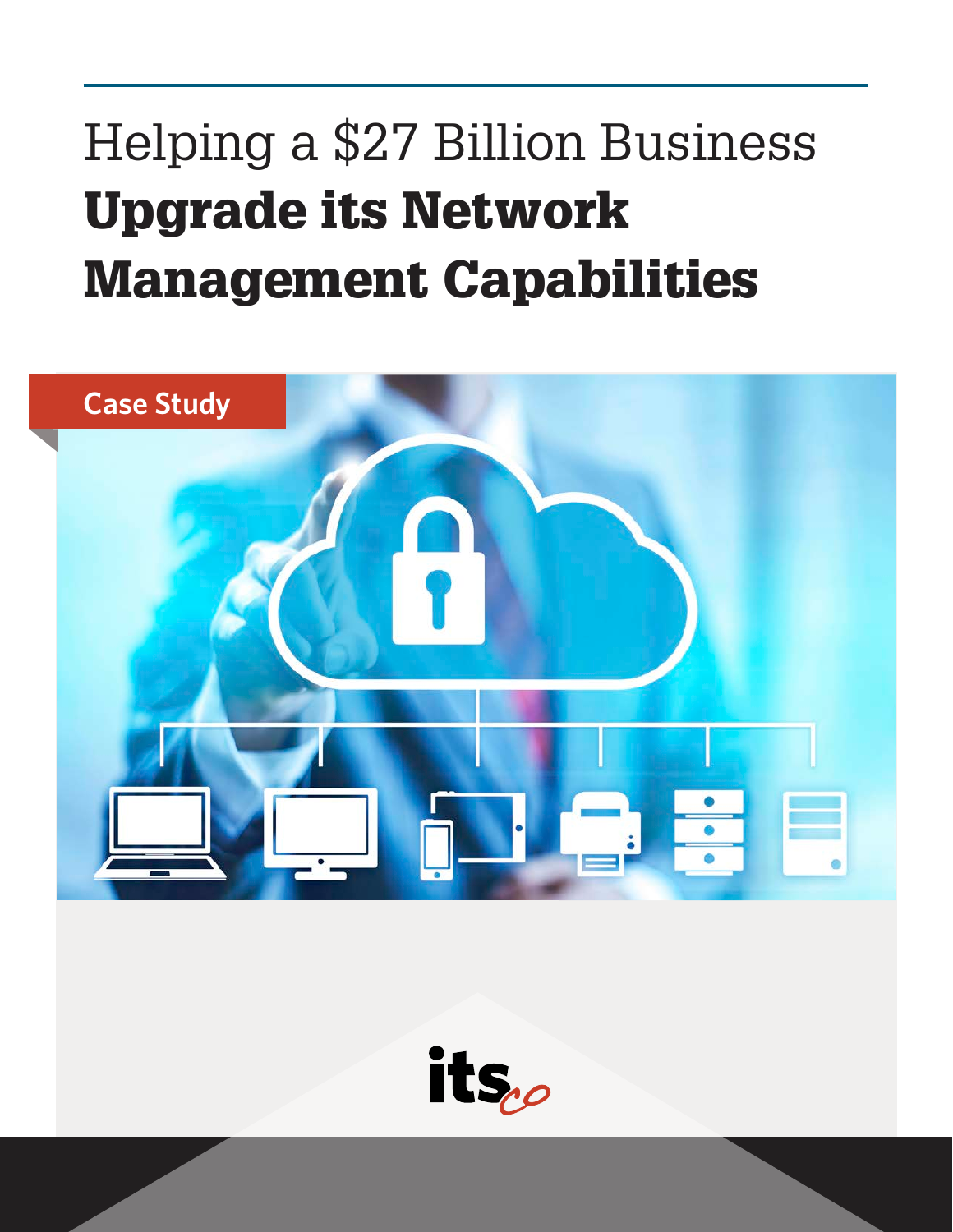## Case Study: Upgrading Network Management Capabilities

#### **The Challenge**

A 100+ year old regional bank with over \$27 Billion in assets and more than 250 offices and 2800 employees needed help improving the security and scalability of their network infrastructure.

This bank has a well-qualified network-engineering group whose primary focus is day-today operations. They didn't have the time or specialized expertise to make rapid progress on modernization of their network management process and procedures. Traditional, manual approaches to network configuration and management were too slow and error-prone to effectively support the needs of a growing company with critical security requirements. Network automation, on the other hand, uses programmable logic to manage network resources and services securely and efficiently at any scale. **It was clear that automation was needed.**

The customer's network operations group chose Ansible as its automation platform but needed additional expertise to jump-start the initial phases of the project and mentor its engineers. They reached out directly to Red Hat and ITSco was engaged through RedHat's partner network.



1.844.584.1319 [www.itsco.com](http://www.itsco.com)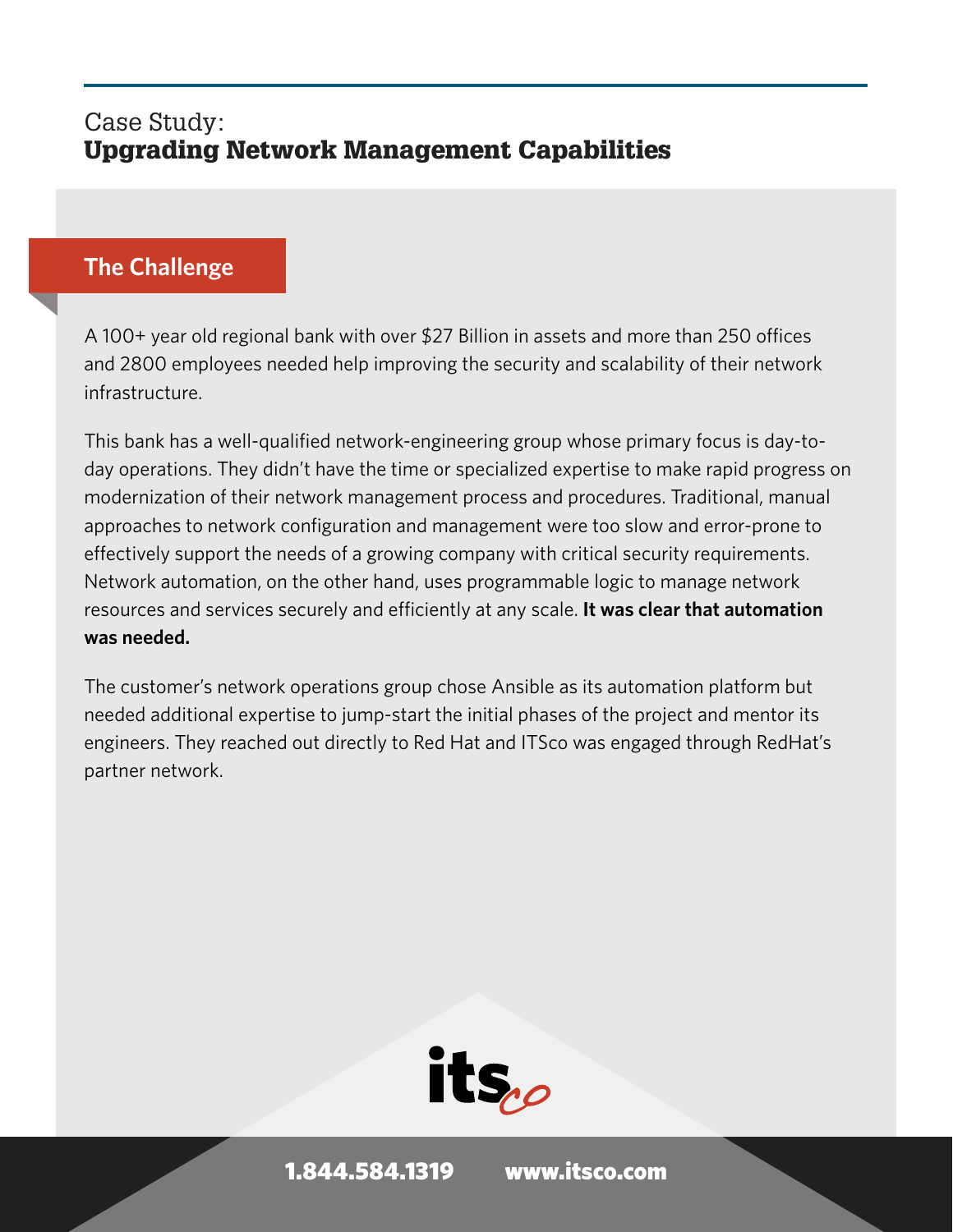## Case Study: Upgrading Network Management Capabilities

#### **The Project**

- Installation and configuration of AWX/Ansible/Red Hat Tower network automation infrastructure
- **Integration with existing enterprise resource management system (SolarWinds)**
- Development of use cases and playbooks to support network operations automation, including:
	- **• DHCP reservation/lease management automation**
	- **• Switch port security automation**
	- **• ACL management automation**
	- **• VLAN management automation**
	- **• Network device upgrade and patching automation**



1.844.584.1319 [www.itsco.com](http://www.itsco.com)